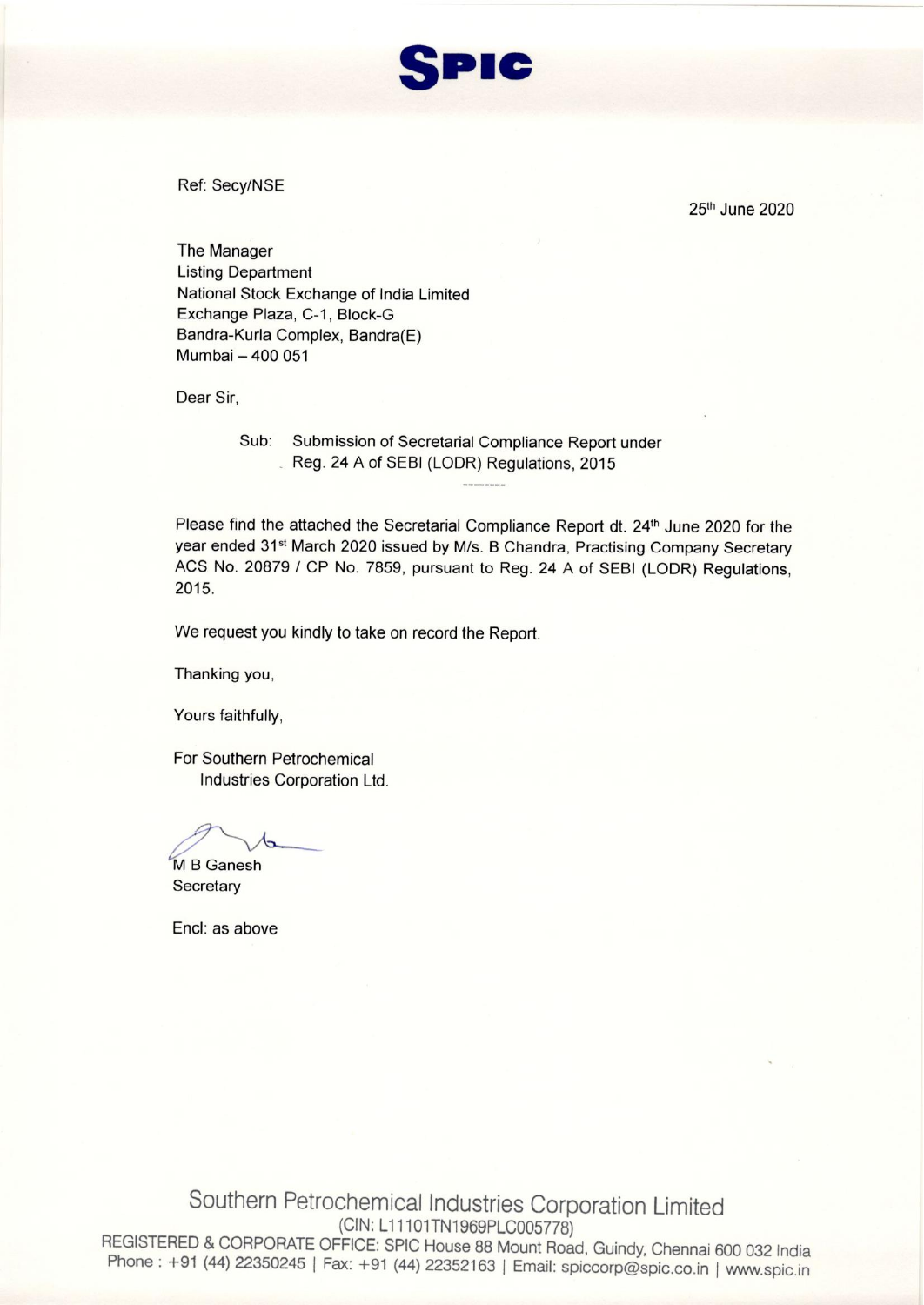

No.26, Kumaran Colony Main Road, bchandracosecy@gmail.com Vadapalani, H/P: 9840276313, 9840375053 Chennai – 600026

AG 3 RAGAMALIKA, E-mail: bchandraandassociates@gmail.com

## Secretarial compliance report of SOUTHERN PETROCHEMICAL INDUSTRIES CORPORATION LIMITED (CIN L11101TN1969PLC005778) for the year ended 31.03.2020

I B Chandra, Practising company secretary, CP no 7859, having my office at AG3, Ragamalika, 26 Kumaran Colony Main Road, Vadapalani, Chennai 600 026, have examined:

(a) all the documents and records made available to us and explanation provided by Southern Petrochemical Industries Corporation Limited, CIN L11101TN1969PLC005778 ("the listed entity"),

(b) the filings/ submissions made by the listed entity to the stock exchanges,

(c) website of the listed entity,

(d) any other document/ filing, as may be relevant, which has been relied upon to make this certification,

for the year ended 31.03.2020 in respect of compliance with the provisions of :

(a) the Securities and Exchange Board of India Act, 1992 ("SEBI Act") and the Regulations, circulars, guidelines issued thereunder; and

(b) the Securities Contracts (Regulation) Act, 1956 ("SCRA"), rules made thereunder and the Regulations, circulars, guidelines issued thereunder by the Securities and Exchange Board of India ("SEBI");

The specific Regulations, whose provisions and the circulars/ guidelines issued thereunder, have been examined, include:-

(a) Securities and Exchange Board of India (Listing Obligations and Disclosure Requirements) Regulations, 2015 ( SEBI LODR);

 (b) Securities and Exchange Board of India (Substantial Acquisition of Shares and Takeovers) Regulations, 2011 (SEBI SAST);

 (c) Securities and Exchange Board of India (Prohibition of Insider Trading) Regulations, 2015 (SEBI PIT);

and circulars/ guidelines issued thereunder;

**CHANDRA** BALASUBRAMANIAN Date: 2020.06.24 16:09:00 Digitally signed by CHANDRA BALASURRAMANIAN +05'30'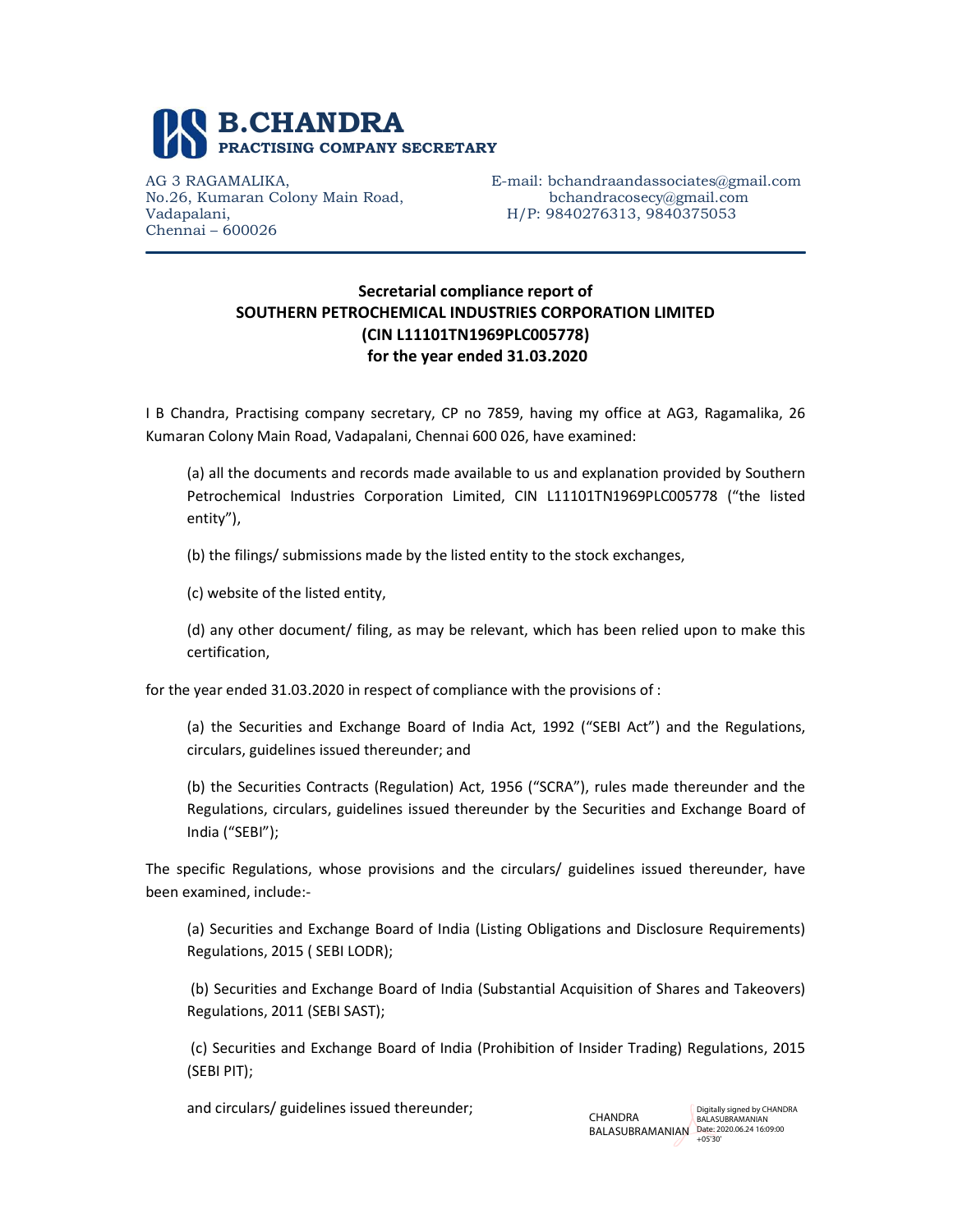I am informed that the company, during the year, was not required to comply with the following regulations and consequently not required to maintain any books, papers, minute books or other records or file any forms/ returns under:

- a. The Securities and Exchange Board of India (Issue of Capital and Disclosure Requirements) Regulations 2018
- b. The Securities and Exchange Board of India (Issue and Listing of Debt securities) Regulations 2008
- c. Securities and Exchange Board of India (Share Based Employee Benefits) Regulations, 2014 and
- d. The Securities and Exchange Board of India (Buy back of Securities) Regulations, 2018;

and based on the above examination, I hereby report that, during the Review Period:

(a) The listed entity has complied with the provisions of the above Regulations and circulars/ guidelines issued thereunder, except in respect of matters specified below except that clarification was given by the company to NSE on delayed reporting of proceeding of Annual General Meeting of the company during the year under review

| Sr. | Compliance                    |           | $Required$   Deviations | Observations/ Remarks of |
|-----|-------------------------------|-----------|-------------------------|--------------------------|
| No. | (Regulations/                 | circulars |                         | the Practicing Company   |
|     | guidelines including specific |           |                         | Secretary                |
|     | clause)                       |           |                         |                          |

(b) The listed entity has maintained proper records under the provisions of the above Regulations and circulars/ guidelines issued thereunder insofar as it appears from my/our examination of those records.

(c) The following are the details of actions taken against the listed entity/ its promoters/ directors/ material subsidiaries either by SEBI or by Stock Exchanges (including under the Standard Operating Procedures issued by SEBI through various circulars) under the aforesaid Acts/ Regulations and circulars/ guidelines issued thereunder:

| Sr. No. | Action taken by | <b>Details</b><br>violation |  | of Details of action   Observations/<br>taken E.g. fines, remarks of the<br>warning<br>debarment, etc. | letter,   Practicing<br>Company<br>Secretary, if any |  |  |
|---------|-----------------|-----------------------------|--|--------------------------------------------------------------------------------------------------------|------------------------------------------------------|--|--|
| NIL     |                 |                             |  |                                                                                                        |                                                      |  |  |

 (d) The listed entity has taken the following actions to comply with the observations made in previous reports: Not applicable.

| Sr. No. |                          | Observations of the Observations made in Actions taken by Comments of the |                                                        |                   |
|---------|--------------------------|---------------------------------------------------------------------------|--------------------------------------------------------|-------------------|
|         | Practicing Company   the |                                                                           | secretarial   the listed entity, if $\vert$ Practicing |                   |
|         |                          | Secretary in the compliance report for any                                |                                                        | Company           |
|         | previous reports         | the year ended (The                                                       |                                                        | Secretary on the  |
|         |                          | be<br>are<br>to<br>vears                                                  |                                                        | actions taken by  |
|         |                          | mentioned)                                                                |                                                        | the listed entity |
|         |                          |                                                                           |                                                        |                   |